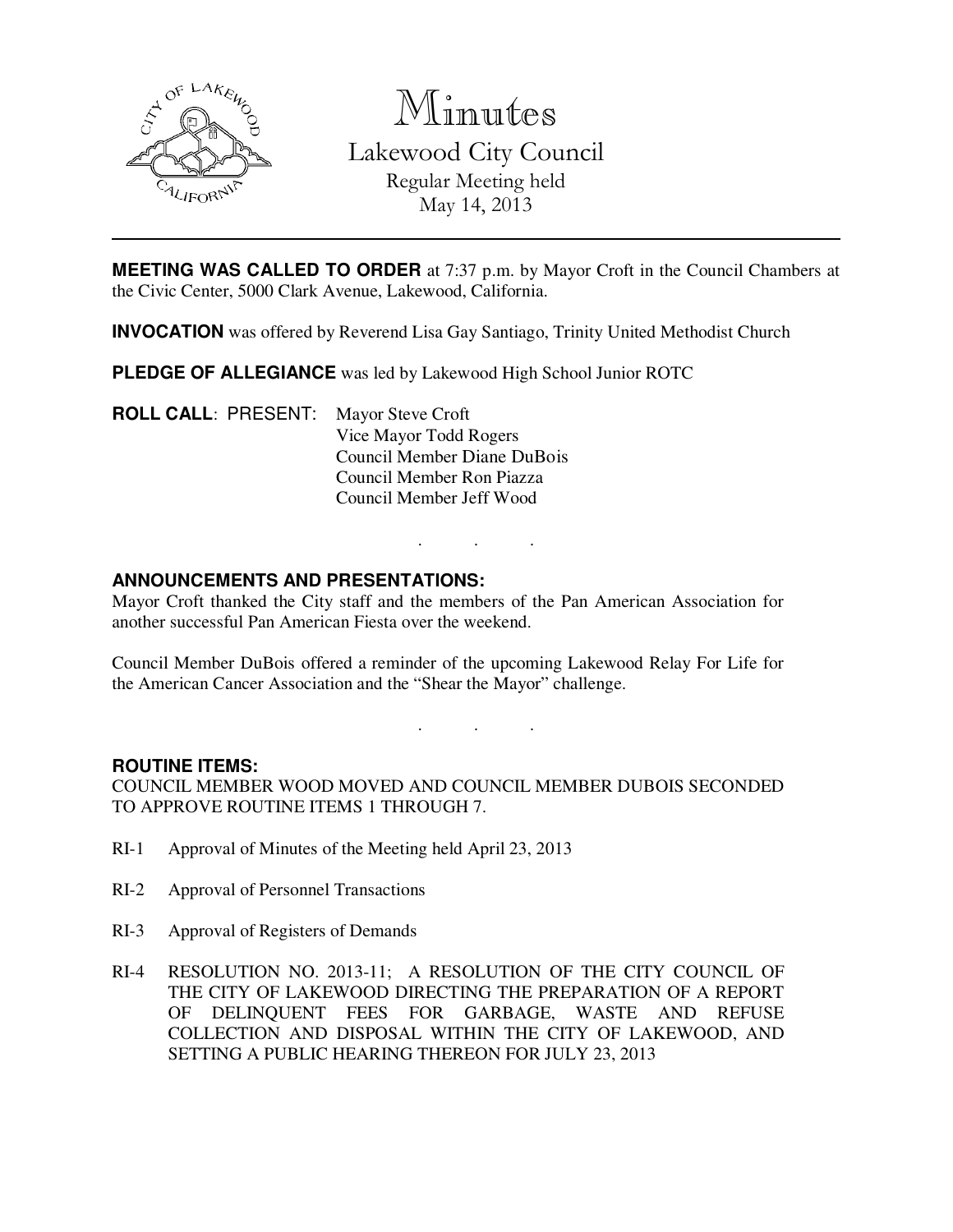City Council Minutes May 14, 2013 Page 2

#### **ROUTINE ITEMS:** Continued

- RI-5 RESOLUTION NO. 2013-12; A RESOLUTION OF THE CITY COUNCIL OF THE CITY OF LAKEWOOD AMENDING RESOLUTION NO. 92-36 PERTAINING TO THE LOW-INCOME EXEMPTION OF THE UTILITY USERS TAX
- RI-6 Authorization for Release of Subdivision Improvement Bonds and Off-site Sanitary Sewer Improvement Bonds, Tract Map No. 63178, 11740 216th Street
- RI-7 Approval of Agreement with the County of Los Angeles Regarding the Maintenance for Cleaning of Catch Basin Trash Excluders

UPON ROLL CALL VOTE, THE MOTION WAS APPROVED:

AYES: COUNCIL MEMBERS: Rogers, Piazza, DuBois, Wood and Croft NAYS: COUNCIL MEMBERS: None

## **1.1 • COMMUNITY DEVELOPMENT BLOCK GRANT 2013-14 ACTION PLAN**

Community Development Director Sonia Southwell made a presentation based on the report in the agenda and stated that in order to be eligible to receive funding from the U.S. Department of Housing and Urban Development under the Community Development Block Grant Program, the City was required to submit a Consolidated Plan every five years and an Action Plan on an annual basis. The Action Plan listed the activities planned to address priority needs and local objectives. She stated that the estimated allocation for fiscal year 2013-2014 was \$405,720. It was the recommendation of staff that the City Council conduct a public hearing; approve the FY 2013-2014 Action Plan; direct staff to submit the funding application and approve the Action Plan with required certifications by May 15, 2013.

. . .

Mayor Croft opened the public hearing at 7:50 p.m. and called for anyone in the audience wishing to address the City Council on this matter. There was no response.

VICE MAYOR ROGERS MOVED AND COUNCIL MEMBER PIAZZA SECONDED TO APPROVE STAFF'S RECOMMENDATIONS. UPON ROLL CALL VOTE, THE MOTION WAS APPROVED:

AYES: COUNCIL MEMBERS: Rogers, Piazza, DuBois, Wood and Croft NAYS: COUNCIL MEMBERS: None

. . .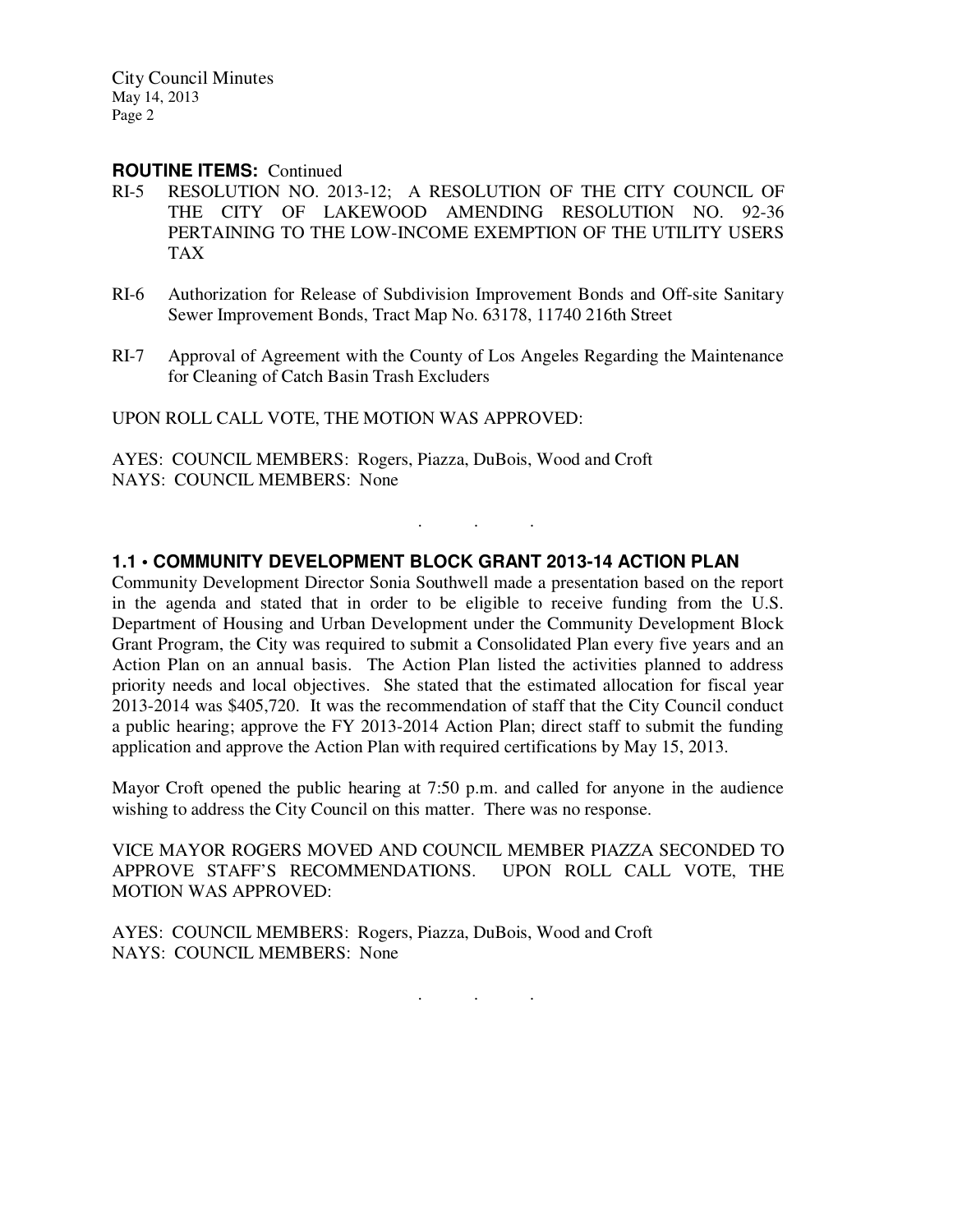City Council Minutes May 14, 2013 Page 3

# **1.2 • PERMIT APPLICATIONS FOR THE SALE OF FIREWORKS**

Administrative Services Director Diane Perkin gave a brief presentation based on the memo in the agenda reporting that 26 organizations had complied with all the necessary requirements for filing applications for permits to sell safe-and-sane fireworks. She stated that the Public Safety Committee had reviewed the applications for fireworks stands permits and it was recommended that the City Council approve the applications and authorize the issuance of permits for temporary fireworks stands to the 26 organizations.

Mayor Croft opened the public hearing at 7:52 p.m. and called for anyone in the audience wishing to address the City Council on this matter. There was no response.

VICE MAYOR ROGERS MOVED AND COUNCIL MEMBER DUBOIS SECONDED TO APPROVE THE APPLICATIONS FOR FIREWORKS STANDS AS SUBMITTED. UPON ROLL CALL VOTE, THE MOTION WAS APPROVED:

AYES: COUNCIL MEMBERS: Rogers, Piazza, DuBois, Wood and Croft NAYS: COUNCIL MEMBERS: None

# **3.1 • ALLOCATION OF FUNDS FOR CITIZEN'S OPTIONS FOR PUBLIC SAFETY (COPS) GRANT**

. . .

Deputy City Manager Carol Jacoby made a presentation based on the item in the agenda and stated the City would receive an entitlement for fiscal year 2013-14 in the estimated amount of \$129,201 for front line law enforcement services. Captain Merrill Ladenheim, Commander of the Lakewood Sheriff's Station, had provided a written memo outlining the proposed uses for the COPS funds including the summer Park Deputy Patrol, Holiday Enhanced Patrol at the Mall, and other special events. It was the recommendation of staff that the City Council approve the Captain's recommendations and direct staff to appropriate the funds to the Supplemental Law Enforcement Services account.

COUNCIL MEMBER DUBOIS MOVED AND COUNCIL MEMBER PIAZZA SECONDED TO APPROVE THE CAPTAIN'S RECOMMENDATIONS AND DIRECT THE APPROPRIATION OF FUNDS. UPON ROLL CALL VOTE, THE MOTION WAS APPROVED:

AYES: COUNCIL MEMBERS: Rogers, Piazza, DuBois, Wood and Croft NAYS: COUNCIL MEMBERS: None

. . .